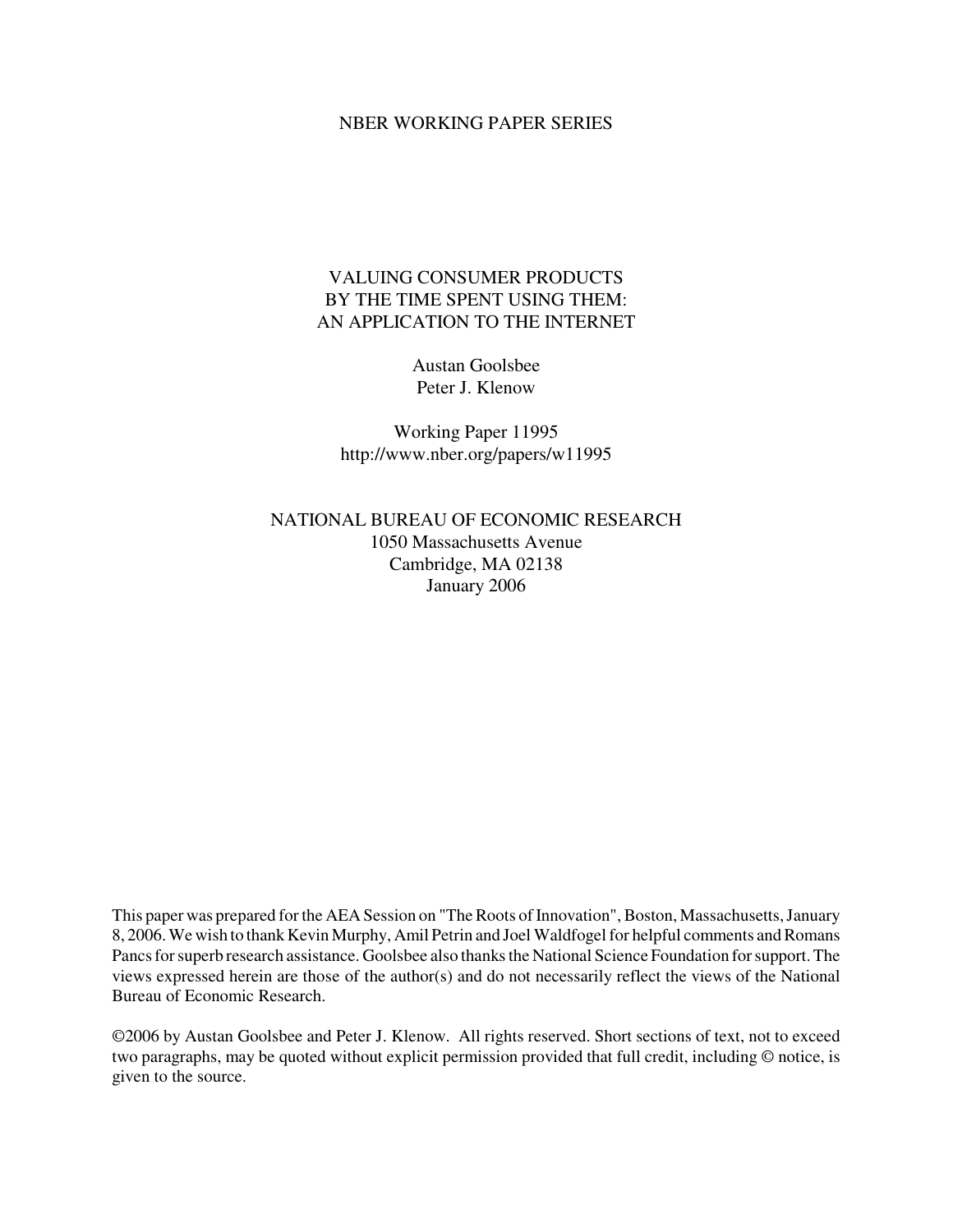Valuing Consumer Products by the Time Spent Using Them: An Application to the Internet Austan Goolsbee and Peter J. Klenow NBER Working Paper No. 11995 January 2006 JEL No. D6, L0

# **ABSTRACT**

For some goods, the main cost of buying the product is not the price but rather the time it takes to use them. Only about 0.2% of consumer spending in the U.S., for example, went for Internet access in 2004 yet time use data indicates that people spend around 10% of their entire leisure time going online. For such goods, estimating price elasticities with expenditure data can be difficult, and, therefore, estimated welfare gains highly uncertain. We show that for time-intensive goods like the Internet, a simple model in which both expenditure and time contribute to consumption can be used to estimate the consumer gains from a good using just the data on time use and the opportunity cost of people's time (i.e., the wage). The theory predicts that higher wage internet subscribers should spend less time online (for non-work reasons) and the degree to which that is true identifies the elasticity of demand. Based on expenditure and time use data and our elasticity estimate, we calculate that consumer surplus from the Internet may be around 2% of full-income, or several thousand dollars per user. This is an order of magnitude larger than what one obtains from a back-ofthe-envelope calculation using data from expenditures.

Austan Goolsbee Graduate School of Business University of Chicago 5807 S. Woodlawn Ave Chicago, IL 60637 and NBER goolsbee@chicagogsb.edu

Peter J. Klenow Department of Economics 579 Serra Mall Stanford University Stanford, CA 94305-6072 and NBER klenow@stanford.edu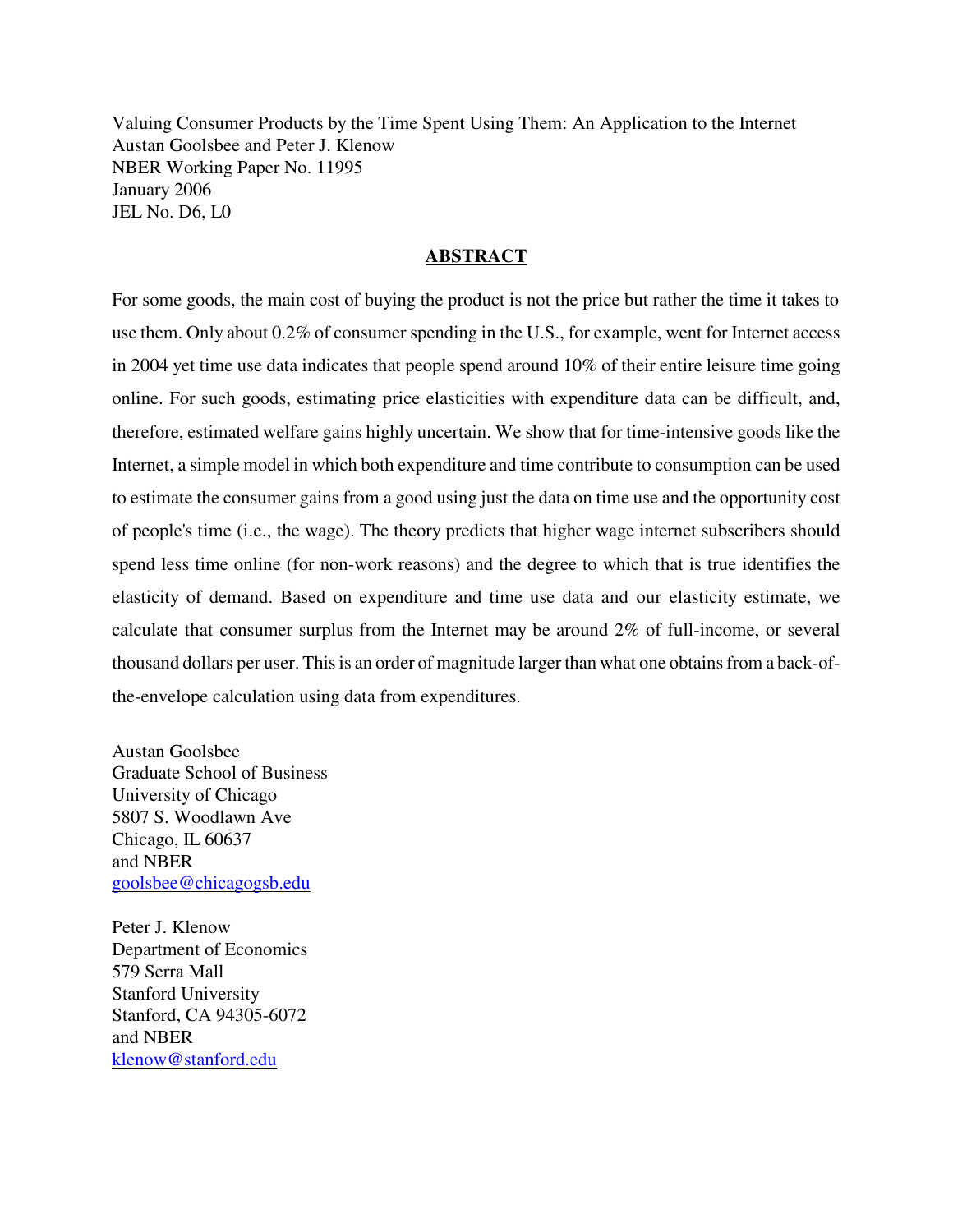I. Introduction

Recent years have witnessed a surge in studies using micro data on consumer demand to estimate the welfare gains that new goods bring to consumers.<sup>1</sup> These papers typically estimate demand curves for a product and use them to impute the consumer surplus generated from the good. For some goods, however, like watching television or using the Internet (for fun), direct expenses are miniscule and the main cost of consumption is the amount of leisure time spent using the product. For such goods, estimating the price elasticity from expenditures can be quite difficult and thus welfare calculations highly uncertain.<sup>2</sup>

In this paper we show that thinking about that distinction can open up new avenues for estimating welfare. We will focus on the particular case of residential use of the Internet as our example because it has many of the relevant features: low marginal costs (zero for people paying a fixed fee per month), almost no cross-sectional variation in prices (Greenstein and Downes, 2002), a very small share of spending, and time costs making up the vast majority of the cost of consuming the product.

We show that, by relating the time consumers spend on a good to the opportunity cost of their time in a simple utility model, we can estimate the demand curve and compute the consumer surplus from Internet access in a way that is distinctly different from a conventional calculation based on observed price and expenditure data.

<sup>&</sup>lt;sup>1</sup> Recent examples include Hausman (1999), Petrin (2002a), Nevo (2003), Goolsbee and Petrin (2004) and papers in Bresnahan and Gordon (1997).

 $2^2$  The distinction between expenditure and consumption was first analyzed in Becker (1965) but has had little impact on the analysis of consumer innovations. Petrin (2002b), which uses data on utilization to improve conventional estimates of consumer welfare, is an exception. Aguiar and Hurst (2005) show the importance of distinguishing Consumption from Expenditure for understanding behavior over the lifecycle.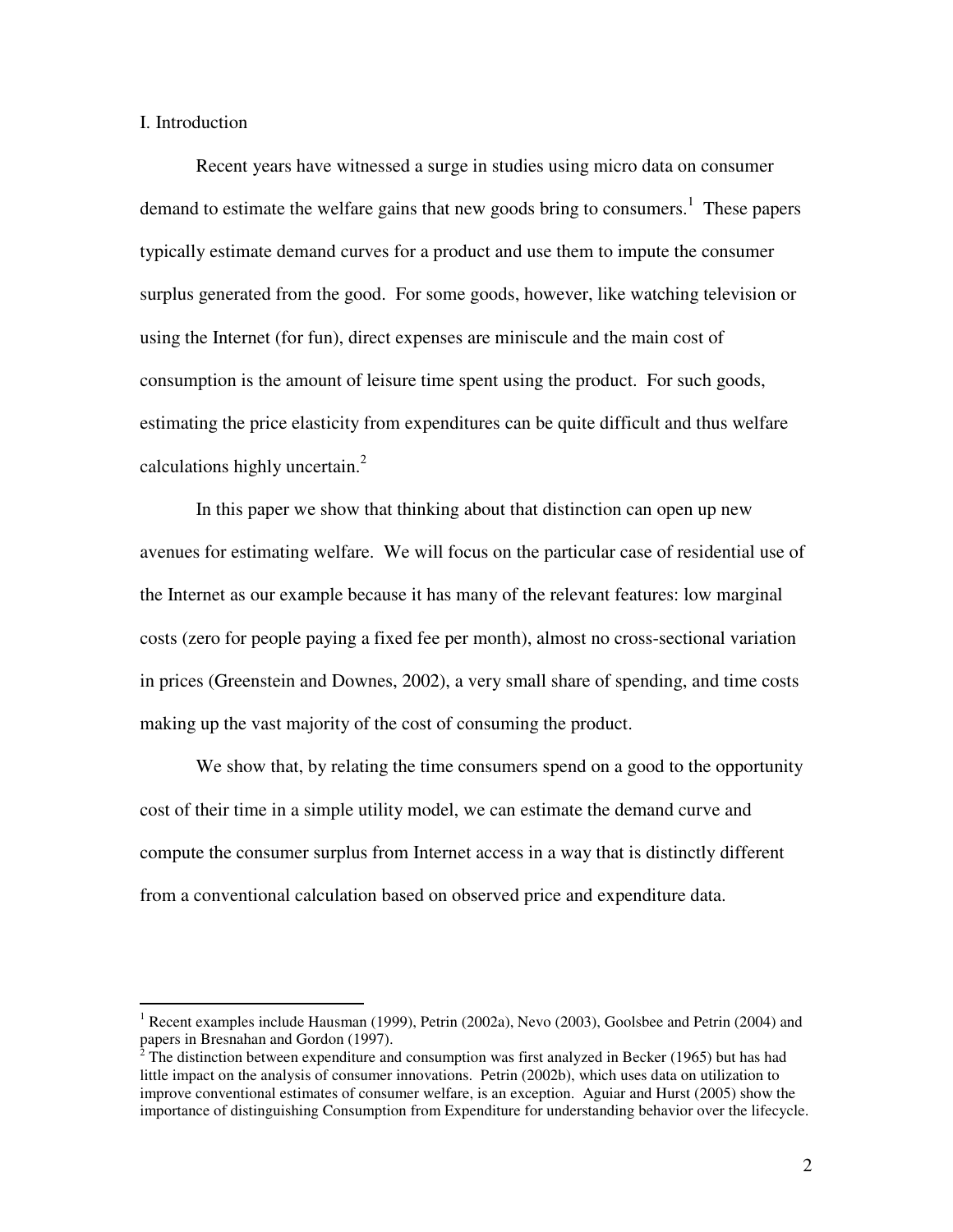The model will let the utility function for a good include consumption in the form of direct expenditures as well as in the form of time. The results suggest that consumer gains from the Internet (as of January 2005) are quite high, perhaps more than a thousand dollars per year for the median person. This contrasts sharply with the back of the envelope calculation one might make using standard data, which would put the value at less than \$100.

## I. Model

To account for both time and market spending for a good, we specify utility of the form

(1.1) 
$$
\theta \Big( C_I^{\alpha_I} L_I^{1-\alpha_I} \Big)^{1-1/\sigma} + (1-\theta) \Big( C_O^{\alpha_O} L_O^{1-\alpha_O} \Big)^{1-1/\sigma},
$$

where  $C_I$  denotes purchased Internet services and  $L_I$  the fraction of time devoted to enjoying the Internet (not work related). For simplicity, all other purchased goods and services form a composite  $C<sub>O</sub>$ , and  $L<sub>O</sub>$  is the fraction of time spent on the composite.  $\theta$ scales the importance of the Internet bundle compared to the composite bundle.

Consumers maximize utility subject to the budget constraint

$$
P_{I}C_{I} + F_{I} + P_{O}C_{O} = W(1 - L_{I} - L_{O}),
$$

where *W* is the wage and  $P_I$  and  $P_O$  are the prices of Internet services and the composite good, respectively.  $F_I$  is any fixed fee for subscribing to the Internet in a given period, whereas  $P_I$  is any marginal cost of using Internet services. In practice, this is essentially zero (because Internet costs a flat fee per month).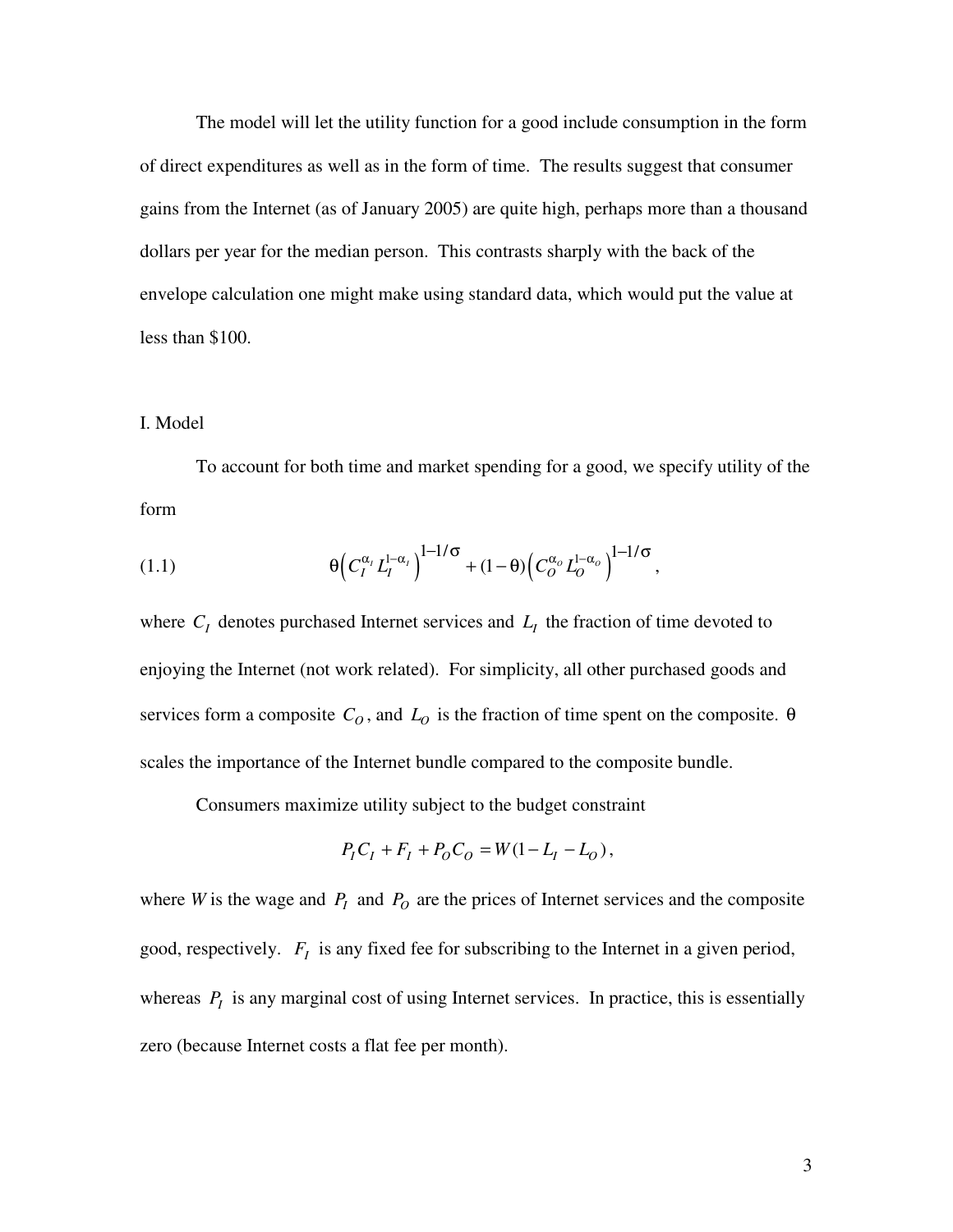For good *j*, call the combined Cobb-Douglas consumption  $Y_i$  and the weighted averages of the price of market goods and the value of time (i.e., the wage)  $\lambda_j$ . Then

1 1  $\int$ <sup>*j*</sup>  $\int$ <sup>*j*</sup>  $\int$ <sup>*j*</sup>  $\int$ <sup>*j*</sup>  $\int$ <sup>*j*</sup>  $\int$ <sup>*j*</sup>  $\int$ </sup>*j j*  $j \int \mathbf{1}^{-\mathbf{u}}j$  $\lambda_j = \left(\frac{P_j}{\alpha_j}\right)^{\alpha_j} \left(\frac{W}{1-\alpha_j}\right)^{1-\alpha_j}$ , and the optimal choices for people with Internet access are

$$
Y_I = \frac{W - F_I}{\lambda_I (1 + \Gamma)} \quad \text{and} \quad Y_O = \frac{W - F_I}{\lambda_O (1 + 1/\Gamma)} \text{ where } \Gamma = \left(\frac{\lambda_I}{\lambda_O}\right)^{\sigma - 1} \left(\frac{1 - \theta}{\theta}\right)^{\sigma}.
$$

These break down into

$$
C_j = \frac{\alpha_j \lambda_j Y_j}{P_j} \quad \text{and} \quad L_j = \frac{\left(1 - \alpha_j\right) \lambda_j Y_j}{W}
$$

for good *j* (either Internet, *I*, or composite, *O*).

When the Internet is not available,  $C_I$  and  $L_I$  (and thus  $Y_I$ ) are 0 and all

consumption is the composite. Expenditure functions with and without the Internet are

$$
E(P_O, P_I, F_I, W, u \mid Y_I > 0) = F_I + \frac{\lambda_O}{(1 + 1/\Gamma)^{\frac{1}{\sigma - 1}}} \left(\frac{u}{1 - \theta}\right)^{\frac{\sigma}{\sigma - 1}} \text{ and}
$$
\n
$$
E(P_O, W, u \mid Y_I = 0) = \lambda_O \left(\frac{u}{1 - \theta}\right)^{\frac{\sigma}{\sigma - 1}}.
$$

Consumer surplus from the Internet, measured as an equivalent variation, will then be:

(1.2) 
$$
EV = E(P_0, W, u(P_1, F_1, P_0, W | Y_1 > 0) | Y_1 = 0) - W
$$

$$
= W \left[ (1 + 1/\Gamma)^{1/(\sigma - 1)} (1 - F_1 / W) - 1 \right]
$$

As expected, the surplus depends on  $\sigma$ , the elasticity of substitution between the Internet bundle and the bundle of other goods and services. This is very similar to a conventional demand analysis. To identify the sensitivity of demand to price, though,

.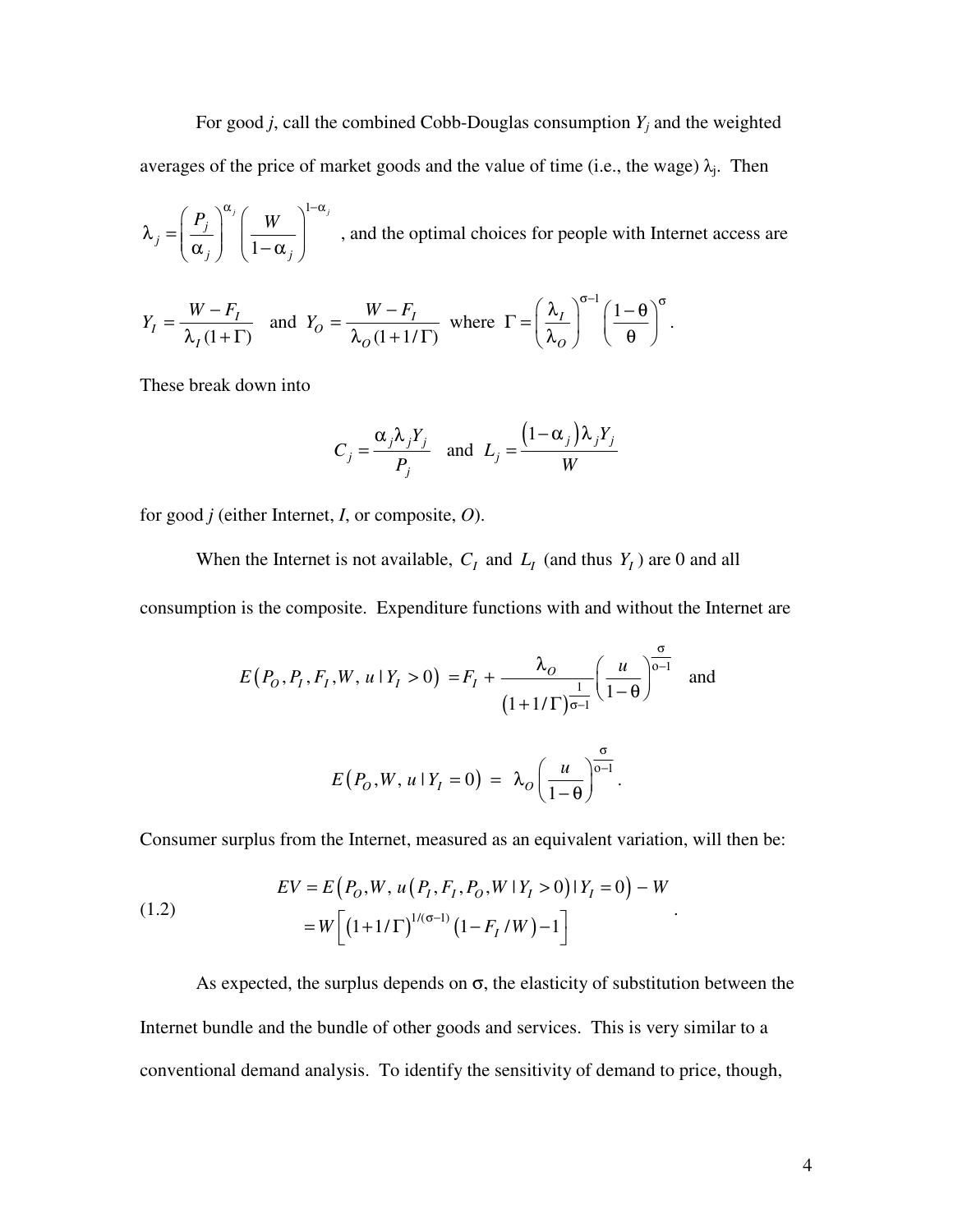would then require variation in prices. Rappoport et. al (2003) argue there is enough variation to estimate the elasticity of demand and put it at -0.27 for dial-up access and - 1.49 for broadband access. The true elasticity  $\sigma$ , however, would be dramatically larger since the access fees make up only a small part of the full cost of using the Internet (because of the time component).

An alternative to using Internet Service Provider fees is to use variation in the opportunity cost of time to estimate the elasticity σ. The theory above predicts that, as wages rise, people should use the Internet less. How quickly use declines will indicate  $\sigma$ . Since wages vary a great deal across individuals, this also gives us a chance to identify the elasticity in a way that is very difficult using only purchase prices.

Using the optimal allocations implies that

(1.3) 
$$
\frac{(1-\alpha_I)(1-F_I/W)-L_I}{L_I} = AW^{(\alpha_o-\alpha_I)(\sigma-1)} \left(\frac{1-\theta}{\theta}\right)^{\sigma}
$$

where

$$
A = \left[ \frac{\left( P_I / \alpha_I \right)^{\alpha_I} (1 - \alpha_O)^{1 - \alpha_O}}{\left( P_O / \alpha_O \right)^{\alpha_O} (1 - \alpha_I)^{1 - \alpha_I}} \right]^{(\sigma - 1)}.
$$

The Internet costs a flat subscription rate so the relevant case is  $\alpha_I = 0$  and  $F_I > 0$ . Moreover, the fixed cost itself is typically very small relative to full income (0.2% or less), so that  $F_I/W \approx 0$ . As a result, the left-hand-side of (1.3) is approximately equal to  $(1 - L_I)/L_I$ . Taking natural logs of (1.3) yields

(1.4) 
$$
\ln\left[\frac{1-L_{1}}{L_{1}}\right] \approx \ln(A) + (\alpha_{0} - \alpha_{1})(\sigma - 1)\ln(W) + \sigma \ln\left(\frac{1-\theta}{\theta}\right).
$$

The left-hand-side is (the log of) time spent on non-Internet pursuits relative to time spent on the Internet.  $Ln(A)$  is constant across individuals and we will illustrate below that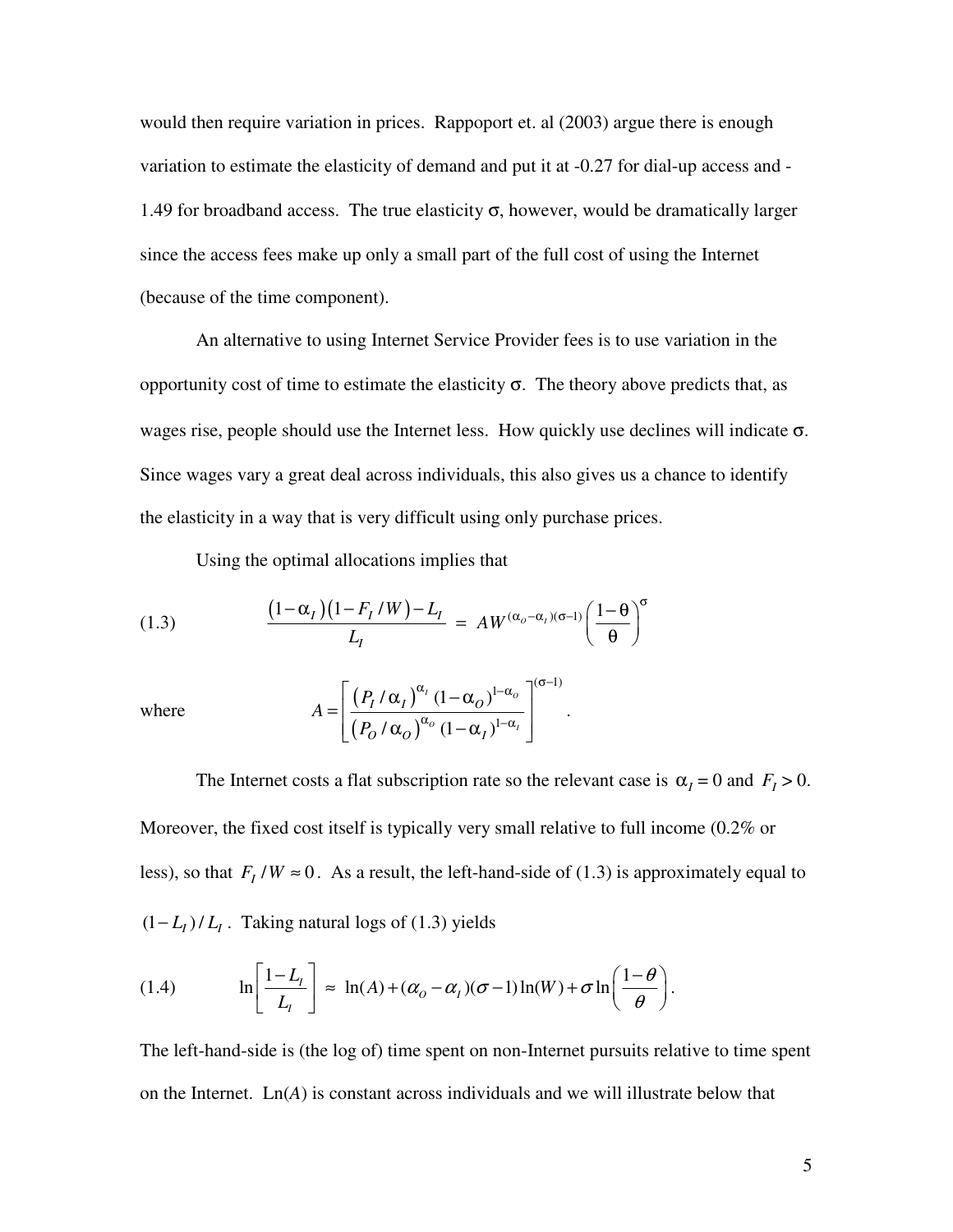$(\alpha_o - \alpha_I)$  is approximately -0.62 so we can directly translate the coefficient from a regression like (1.4) into an estimate of  $\sigma$ . We envision that the error term in this regression arises from individual variation in the preference for the Internet good relative to the composite,  $\theta$  from (1.1). Below we will discuss how this variation might affect our parameter estimate.

## II. Data

To assess time spent on the Internet, we use the 2005 *Consumer Technographics* data of Forrester Research. This was a mail survey conducted in early of 2005 of more than 60,000 households and is meant to be nationally representative. More detail about the Forrester data can be found in Goolsbee and Klenow (2002). The survey includes demographic and socio-economic information as well as information on how many hours per week the respondent spends on the Internet for personal reasons (i.e., not for work). The answers are grouped (e.g., 0 hours, 1-4 hours, 4-8 hours, and so on), and we take the smallest number for each category, though this proved inconsequential. The average subscriber spends about 7.7 hours per week on the Internet for personal reasons, or 6.9% of non-sleep time (assuming 8 hours of sleep per day).

Only 0.21% of consumption spending went for Internet Service Providers in 2004 (from Table 2.4.5U of the NIPA accounts). Scaling this up to account for the 37% of people that are not online in our data, typical consumption of a subscriber would be around  $0.33\%$ .<sup>3</sup> The time share is some 30 times larger than the expenditure share so the Internet would is an extremely time-intensive type of consumption.

 $3$  Adding computer hardware and software, including video games, the expenditure share is  $1.3\%$ .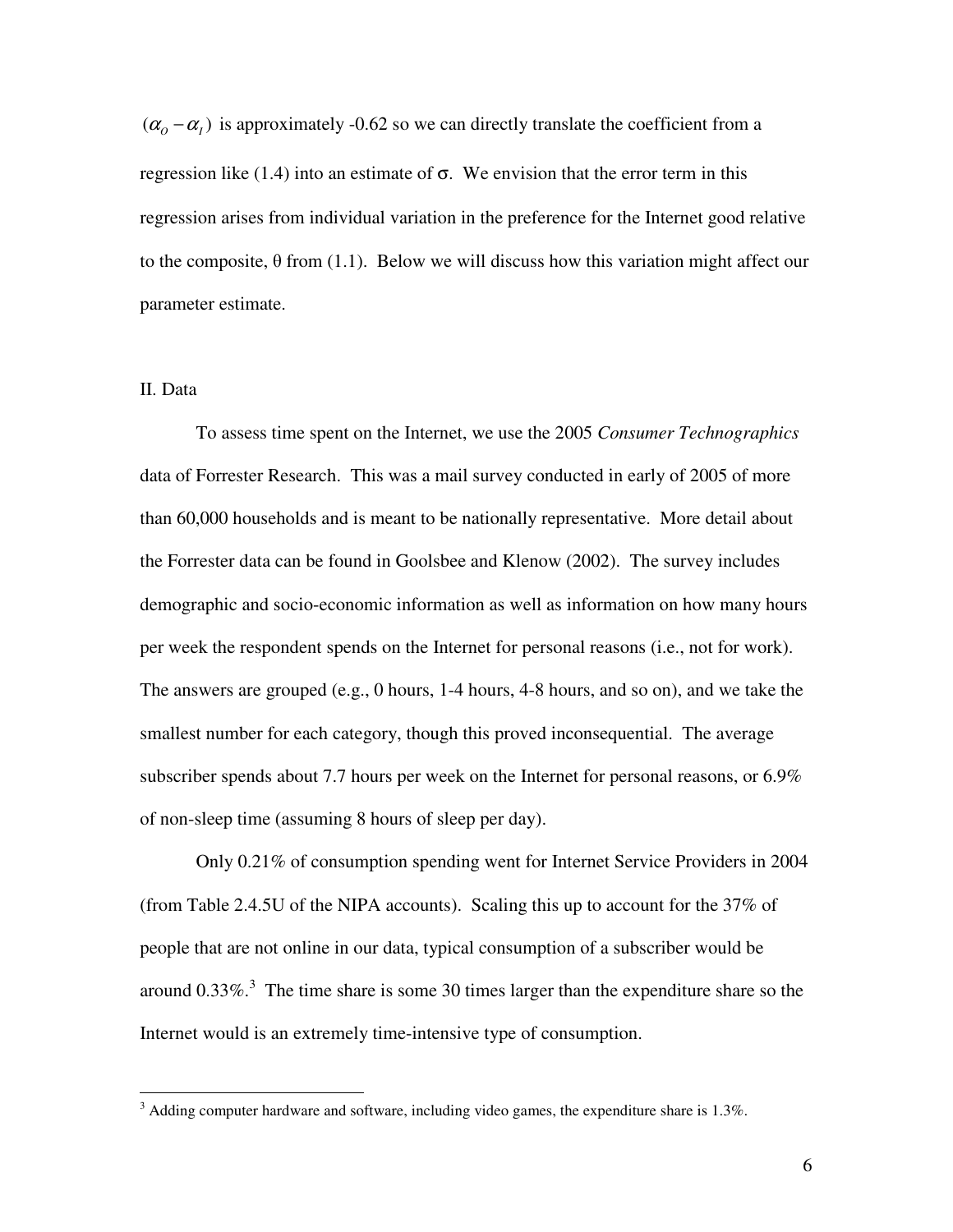Using the equations above, we can get a plausible value for the time intensity of the composite good: one minus the ratio of direct expenditures on the good to direct plus time expenditures (i.e., wage times leisure time spent). By this measure, the time intensity of the composite would be 0.38 versus a time intensity of the Internet of  $1<sup>4</sup>$  To compute welfare in our model, we will also use the fact that consumer spending on Internet access relative to full income (wage income plus the value of leisure time) is .0012, so that the share of non-sleep time spent online is .069, the share devoted to other leisure is .574 and the rest, .357, goes to work.

In Table 1 we estimate equation (1.4) and the implied value of  $\sigma$ . The positive coefficients confirm that those with higher incomes report spending less time on the Internet. This result may seem surprising given that Internet subscription is concentrated among higher income people (something our model can produce if  $F_I > 0$  and  $\sigma$  is not too high). But *conditional* on subscribing, the higher the value of one's time the less one uses the Internet. The coefficient of 0.12 in the first row corresponds to a  $\sigma$  of 1.3.

In the second row we tried the same regression using time spent on the Internet for *work-related* reasons, which is somewhat outside the control of the consumer and should not, necessarily, show the pattern of our model. The results indicate that while higher income people use the Internet less for leisure, this is not true for work.

In row three, we tried including a variety of demographic variables which might correlate with Internet usage, such as a dummy for whether the respondent has children, for whether they are single, as well as dummies for educational attainment, gender and

<sup>&</sup>lt;sup>4</sup> This is derived from  $a_x = P_x C_x / (P_x C_x + WL_x)$ , dividing numerator and denominator by income,  $W(1 - L_1 -$ *LO*), and plugging an expenditure share of .0033 for the Internet and .9966 for the composite and using 7.7 hours per week for the Internet, 40 hours for work and the rest of non-sleep time to the composite good.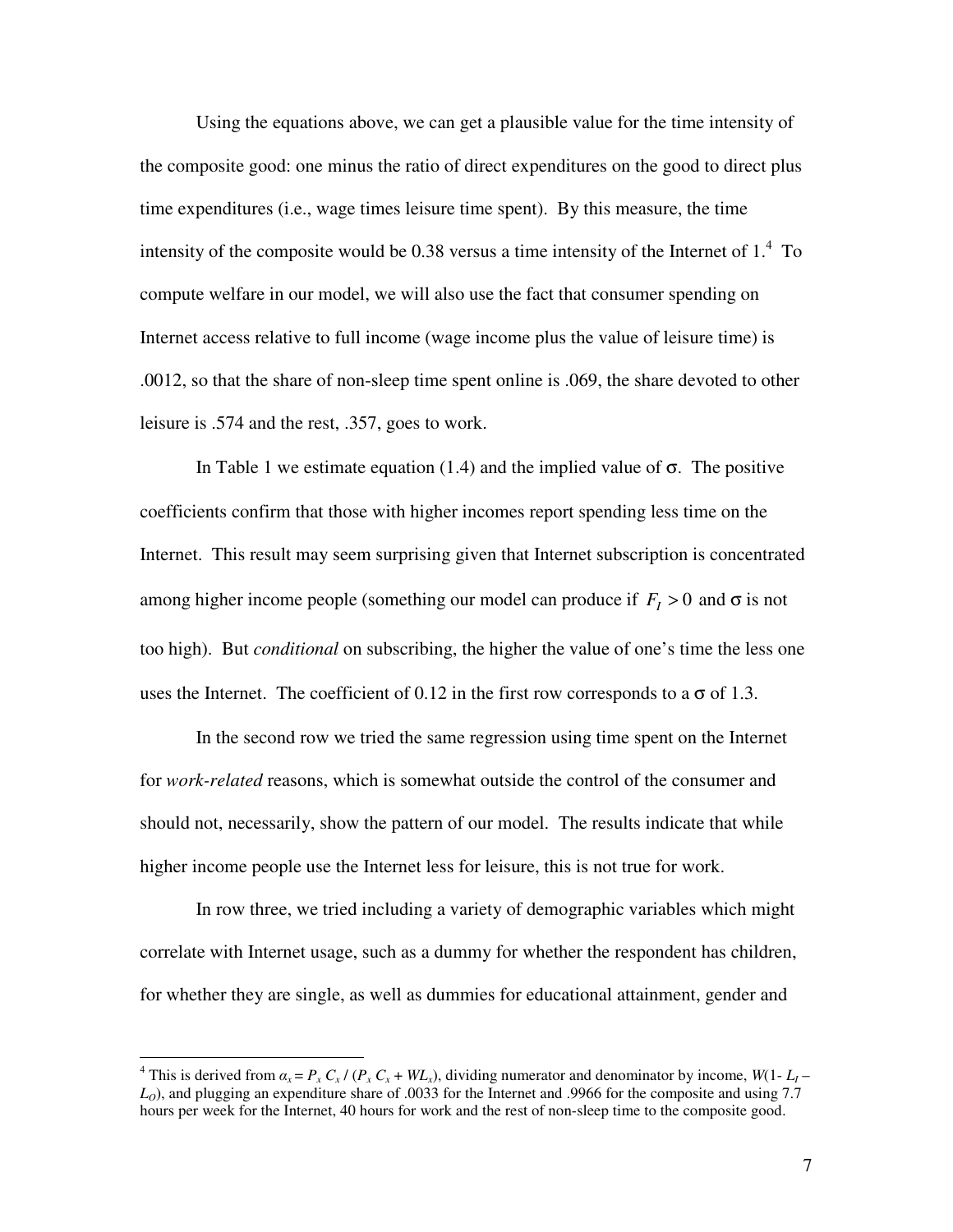race. The implied  $\sigma$  barely changes. In row four, we add controls for time spent on the Internet for work-related reasons and dummies for how many years the individual has had access to the Internet. These variables are positively related to personal use of the Internet—the more time spent working on the Internet and the more years one has had Internet access, the more time one spends on the Internet for personal reasons. But inclusion of these controls does not reduce the relationship of personal Internet usage and the value of time. The coefficient is actually twice as large as in the baseline case but the implied  $\sigma$  is 1.6 versus 1.3.

In the fifth row, we allow for income to affect demand for the Internet independent of the opportunity cost of time (e.g., if Internet content caters to high-income people) by including dummies for the total value of assets owned as an indicator of nonwage income. Again,  $\sigma$  barely changes.

We will use these demand estimates to calculate surplus from the Internet. Since we conditioned on subscribers, though, there may be a selection problem in the estimates: usage of the Internet falls with income but the probability of having Internet access rises with income. While this could be caused by the existence of a fixed cost of getting access for the first time, there is also likely to be considerable heterogeneity across people in their taste for technology. In future work we hope to ground the sign-up and usage decision in one larger framework. The problem we face here is the absence of factors correlated with whether a person signs up for Internet access but unrelated to the amount of time spent using the Internet conditional on access. It is difficult, therefore, to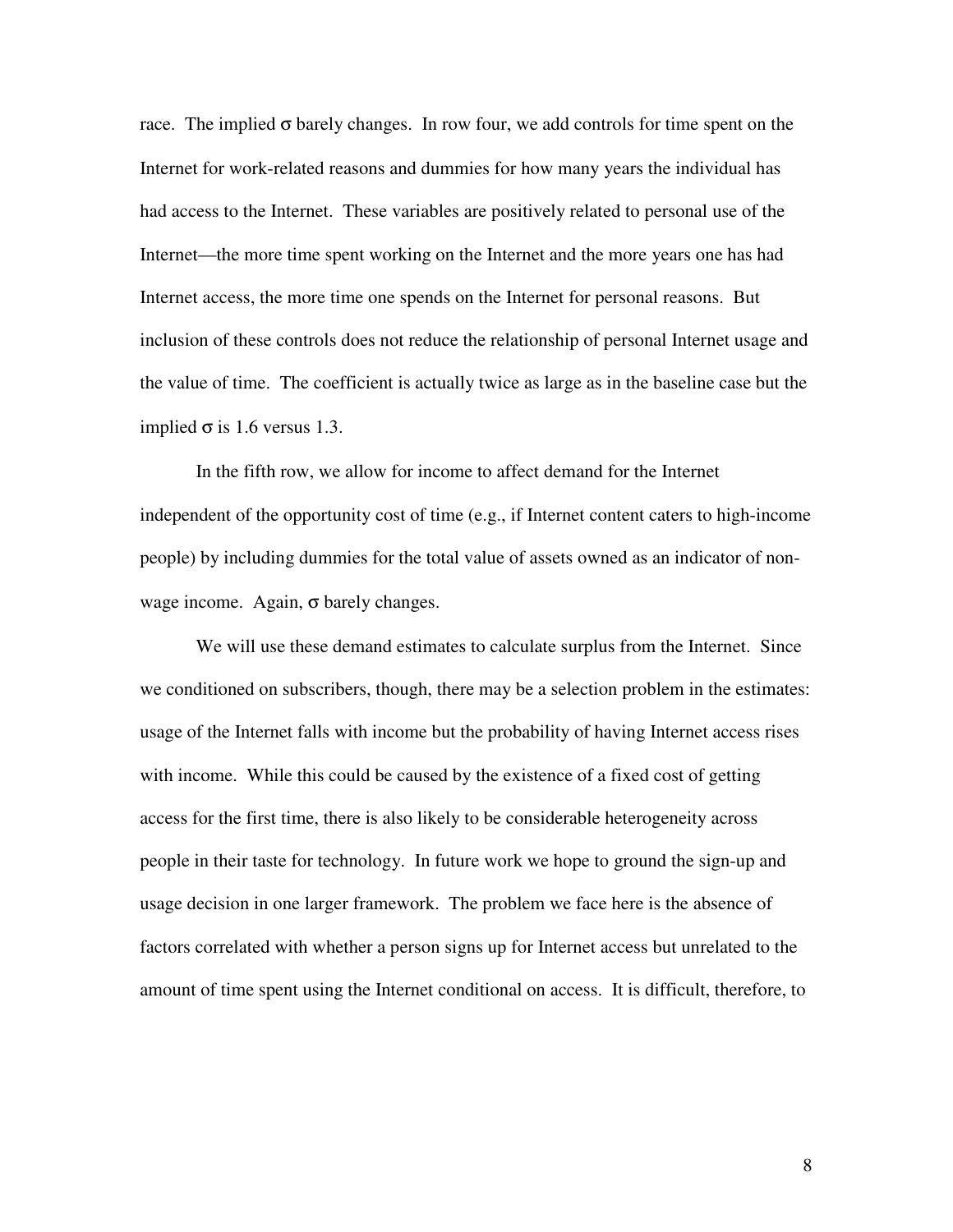do a Heckman-type selection correction. 5 In practice, we are not especially concerned with selection because our estimate of  $\sigma$  does not vary much when we confine the sample to people with a college degree that are younger than 50 years old as in the sixth row of Table 1. The unconditional probability of having Internet access among this group is almost 95%, so selection is not especially relevant for them.

### IV. Welfare

Assuming Internet subscription is at a flat rate with no marginal cost (so  $F<sub>I</sub> > 0$ and  $\alpha$ <sub>*I*</sub> =0), the equivalent variation in (1.2) is

$$
EV/W = (1+1/\Gamma)^{1/(\sigma-1)} (1 - F_I/W) - 1 = \left(1 - \frac{L_I}{(1 - F_I/W)}\right)^{-1} (1 - F_I/W) - 1.
$$

Each of the variables in the formula can be measured in the data.

As a comparison, take the standard 'triangle' approach to approximating demand described in Hausman (1999). Here one linearizes the demand curve and estimates the welfare (as a share of income) as CS=-.5\*(expenditure share)/(elasticity of demand). With an expenditure share of 0.3% and an estimated price elasticity of -.27 or -1.49, this would be 0.1% to 0.6% of income, or only \$50 to \$290 at the median income in the sample. If estimating the price elasticity has problems, however, because of the lack of variation in prices and the small share of prices in the total cost, this estimate should be viewed with caution.

<sup>&</sup>lt;sup>5</sup> We tried doing the correction using a dummy variable for whether the person uses a computer at work and obtained a very similar σ. Since Internet use at work is probably correlated with the preference for the Internet elsewhere, this doesn't really solve the problem.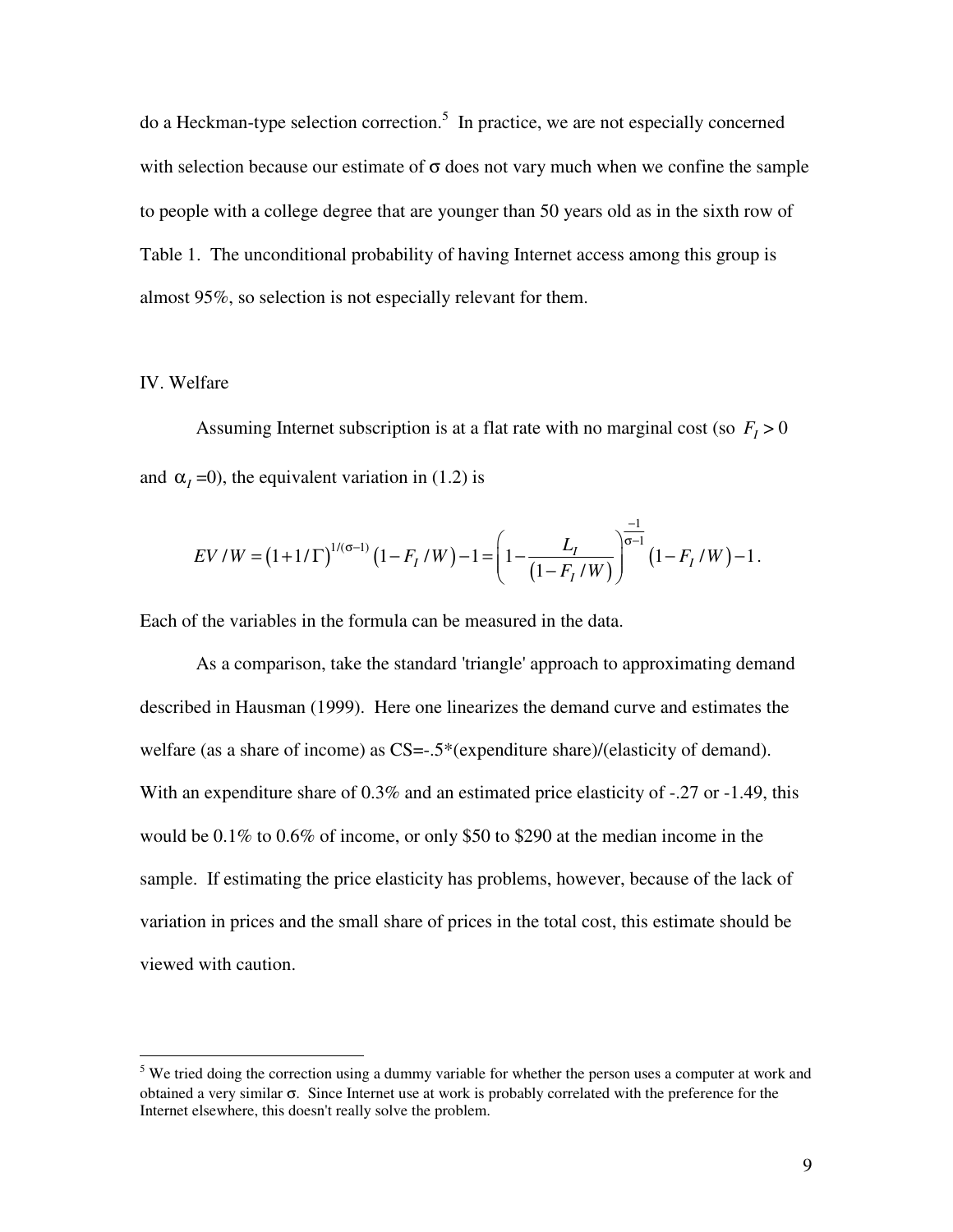Our approach uses the estimates of  $\sigma$  from above and the model to compute the welfare gain. Doing this with the log demand curve will, of course, generate a much larger total gain since the utility from the first units of consumption are so high. To limit the importance of that, we can also construct an analogue to Hausman's methodology by linearizing the "leisure demand curve" instead of the goods demand curve. The area underneath the linear leisure demand curve yields an *EV* as a share of full income of approximately  $0.5^*L_l/\eta$ , where the elasticity of leisure demand,  $\eta$ , is  $\sigma(1 - L_I(1 - F_I/W))$ .

Table 2 gives the surplus, relative to full income, under various values of  $\sigma$ . The Table shows that linearization would yield surplus of 2% to 3% of full income, and with log-linear demand substantially larger.<sup>6</sup> At the median full income in the sample (actual income plus the value of leisure time), surplus would be \$2,500 to \$3,800 in the linear case.

Thus we are able to get estimates of the welfare gain from the product using only data on time use. We add two important caveats, however. First, we are valuing leisure time at the wage. If people value their time less than the wage then the time component will be reduced and the welfare gains as well.<sup>7</sup> The second is that our simple model with only a composite alternative assumes there are no closer, time-intensive substitutes. Television would be a potential counter-example. If television and the Internet are very close substitutes, then our surplus estimate is too large. This same issue arises with conventional demand curve analysis, and argues that future work should consider a

 $6$  One reason to be wary of the log demand model is that it predicts that virtually all households would subscribe to the Internet given the low price of doing so. In the data, some 37% of people were not online.

<sup>&</sup>lt;sup>7</sup> If people value their time at some constant fraction of their wage, this would not affect the estimates of  $\sigma$ which since they were in logs.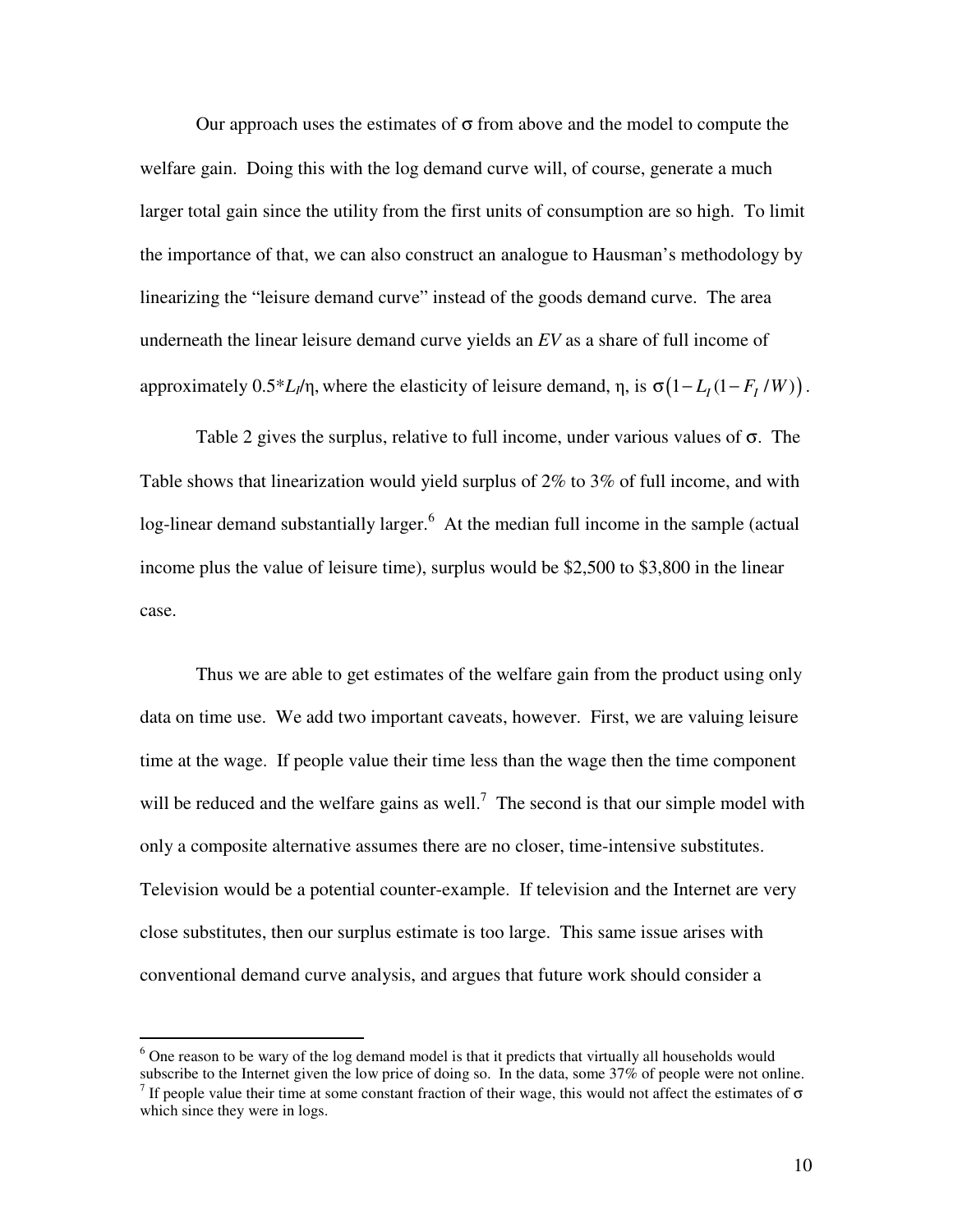multinomial setting where people can choose between different uses of their time when estimating the demand curve for the Internet.<sup>8</sup>

#### V. Conclusion

Consumption of every good arguably involves both expenditures and time. The total cost of some goods, like the Internet, are primarily comprised of time costs rather than monetary costs. In such cases, estimating conventional price elasticities can be hard and welfare gains from the products highly uncertain. Using data on the time spent using the Internet and a simple model of utility, we show that for time intensive goods, one can get a direct estimate of the welfare gains from consumer products using only the time use data.

Although Internet use illustrates our point nicely, our simple model may overstate the gains from its availability by treating all other leisure pursuits as equally substitutable with Internet use. Some activities are liable to be much closer substitutes than others, for example reading a newspaper or watching TV. Still, given a set of goods and their substitutability, taking into account the time-intensity of the Internet can amplify its importance. And, as we have done, one can use variation in the value of time across individuals to estimate the substitutability between goods which differ in their time-intensity.

<sup>&</sup>lt;sup>8</sup> Such a program is well beyond the scope of this paper, but we did check whether Internet usage varied systematically with the price of cable television in an area (which changes the relative price of television) using the data in Goolsbee and Petrin (2004). We found no relationship. As a first pass, this may suggest the two activities are not such close substitutes.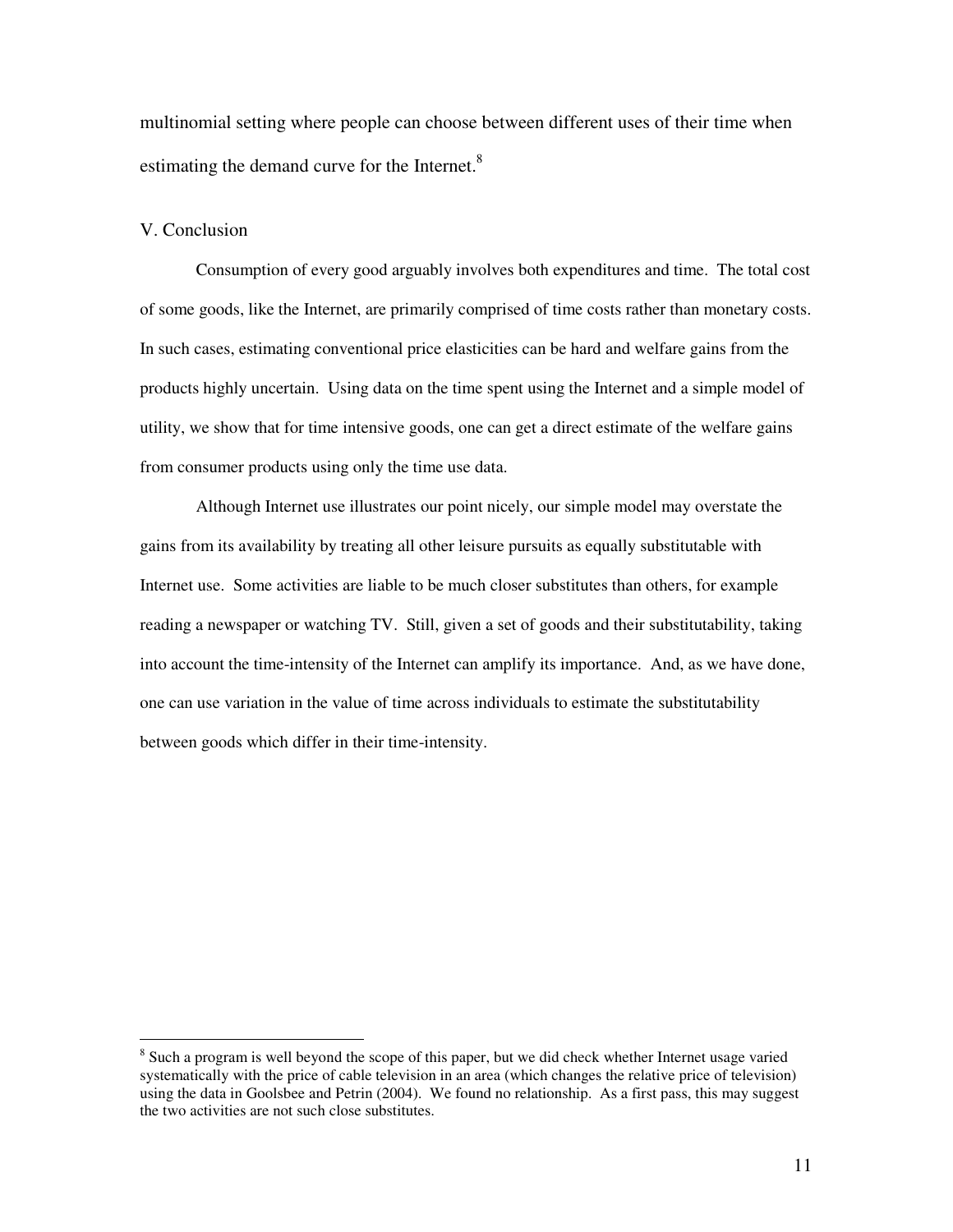| <b>Table 1:</b> Regressions of $\ln \left  \frac{1-L_I}{I}\right $ on $\ln W$ |  |  |
|-------------------------------------------------------------------------------|--|--|
|-------------------------------------------------------------------------------|--|--|

|                                            | Coeff.   | S.E.            | $R^2$ |        | Implied $\sigma$ |
|--------------------------------------------|----------|-----------------|-------|--------|------------------|
| 1. Basic regression                        | 0.121    | (0.021)         | 0.005 | 43,699 | 1.32             |
| 2. Internet for work (rather than leisure) | $-0.480$ | $(0.066)$ 0.042 |       | 43,362 | N/A              |
| 3. Adding demographic controls             | 0.137    | $(0.015)$ 0.023 |       | 38,996 | 1.36             |
| 4. Adding Internet at work, yrs. of access | 0.239    | (0.017)         | 0.071 | 42,558 | 1.62             |
| 5. Adding non-wage income                  | 0.113    | (0.015)         | 0.026 | 30,693 | 1.30             |
| 6. Those with college and $<$ 50 yrs. old  | 0.176    | (0.035)         | 0.008 | 8.414  | 1.46             |

Notes: The dependent variable is the log ratio of non-Internet time to Internet time as described in the text. Standard errors are in parentheses. Each regression includes the additional variables listed in the first column and described in the text.

# **Table 2: Consumer Surplus from Internet Access Calculated from Time Use Data (as a % of full income)**

| $\overline{\mathbf{o}}$ | Linear Demand | Log Demand |
|-------------------------|---------------|------------|
| 1.3                     | $2.9\%$       | 26.8%      |
| 1.6                     | $2.3\%$       | $12.5\%$   |
|                         | $1.9\%$       | $7.3\%$    |

Notes: Authors' computation using the model in the paper and the data as described in the text. Full income is total income plus the value of leisure time (where the opportunity cost is defined as the wage)